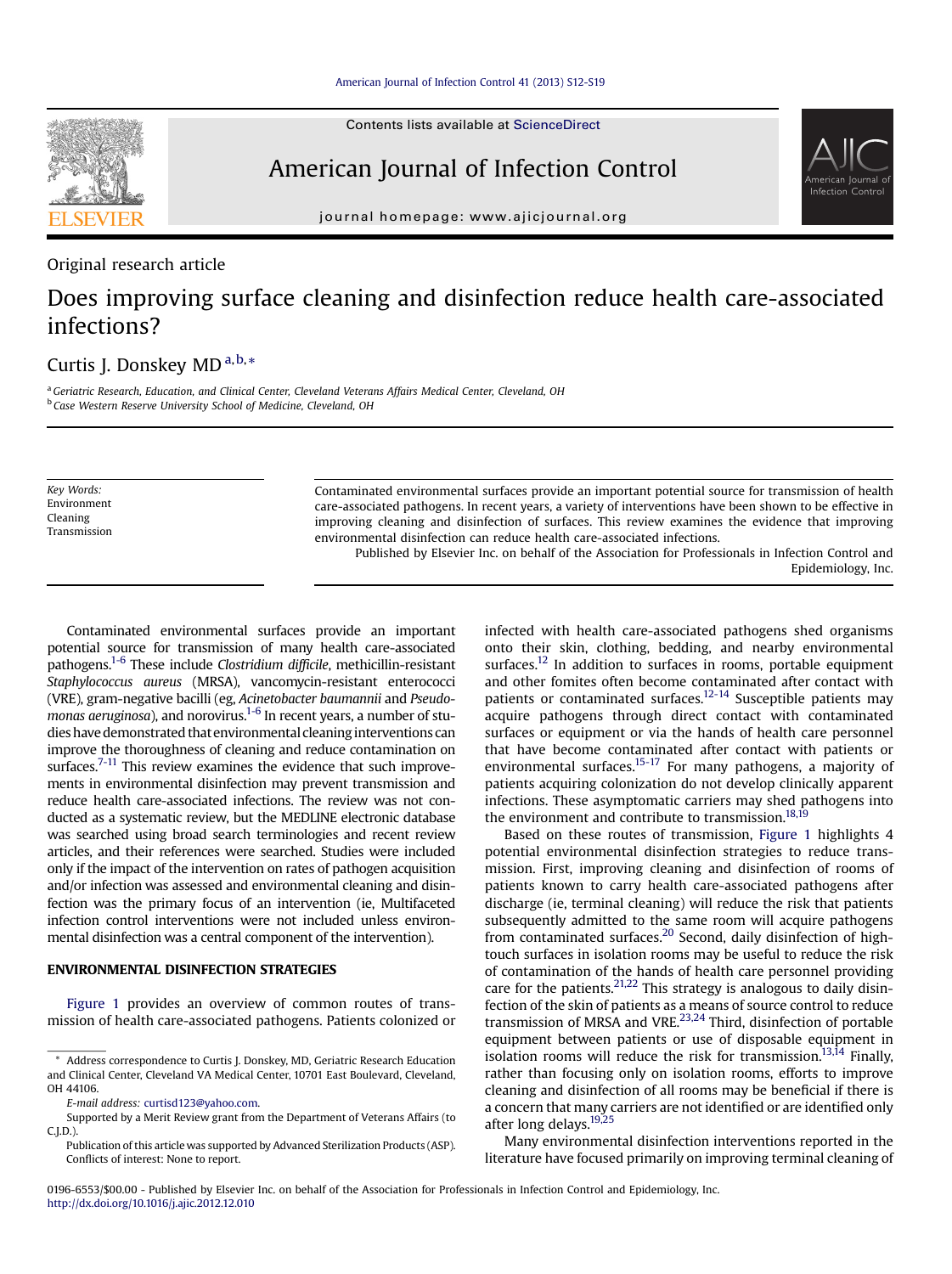<span id="page-1-0"></span>

Fig 1. Overview of common routes of transmission of health care-associated pathogens and potential environmental disinfection strategies (adapted from Donskey<sup>12</sup>). Patients colonized or infected with health care-associated pathogens shed organisms onto their skin, clothing, and nearby environmental surfaces. Susceptible patients may acquire pathogens through direct contact with surfaces or equipment or via the hands of health care personnel. Four sources of transmission and potential environmental disinfection strategies to interrupt transmission are shown: (1) contamination of surfaces after terminal cleaning of isolation rooms resulting in risk of acquisition by patients subsequently admitted to the same room (intervention: improve terminal room cleaning and disinfection); (2) contamination of surfaces in isolation rooms resulting in risk for contamination of health care personnel hands (intervention: daily disinfection of high-touch surfaces); (3) contamination of portable equipment (intervention: disinfection of portable equipment between patients or use of disposable equipment in isolation rooms); and (4) contamination of surfaces in rooms of unidentified carriers of health care-associated pathogens (intervention: improve cleaning and disinfection of all rooms on high-risk wards or throughout a facility).

isolation rooms. It is plausible that more comprehensive interventions that include daily disinfection of high-touch surfaces, disinfection of portable equipment, and improved cleaning of nonisolation rooms might be most effective. However, studies have rarely compared the effectiveness of different disinfection strategies or combinations of strategies. When available, information on the different strategies included in disinfection interventions is included in this review.

## Overview

Environmental disinfection interventions range from simple interventions involving substitution of one disinfectant product for another to intensive efforts to improve cleaning performance through education plus monitoring and feedback to housekeepers. In this regard, disinfection interventions are analogous to antimicrobial stewardship interventions, which range from formulary substitutions to formal stewardship programs that include monitoring and feedback. For the purposes of this review, disinfection interventions were divided into 3 categories: (1) disinfectant product substitutions (ie, Although efforts may be undertaken to improve cleaning, the primary intervention is a change to a disinfectant with improved effectiveness against a particular pathogen), (2) interventions to improve effectiveness of cleaning and disinfection practices, and (3) use of automated disinfection technologies. In practice, disinfectant product substitutions have most often involved substitution of sporicidal for nonsporicidal products as a control strategy for C difficile. Interventions to improve effectiveness of cleaning and disinfection have more often been implemented for control of pathogens that are susceptible to a wide range of disinfectants (eg, MRSA, VRE, and gram-negative bacilli). Studies were included in this review if the impact of the intervention on rates of acquisition and/or infection was assessed.

It should be appreciated that the studies reviewed here could potentially underestimate or overestimate the real-world benefits of environmental disinfection interventions. On one hand, environmental disinfection is often included as one component of multifaceted infection control interventions. Many such successful interventions are not included in this review because the contribution of environmental disinfection to the overall success of the programs is uncertain.[26-30](#page-6-0) On the other hand, the published literature might provide an overly optimistic assessment of the impact of environmental disinfection interventions. Many institutions have implemented environmental disinfection interventions without reducing colonization or infection with health care-associated pathogens but have not published their findings (author's unpublished data). Successful interventions are more likely to be submitted for publication than those that fail.

# Disinfectant product substitutions

[Table 1](#page-2-0) provides an overview of 7 studies that involved disinfectant substitutions.<sup>25,31-36</sup> In one intervention, an active oxygenbased compound was substituted for a detergent for daily cleaning of floors and furniture, and a quaternary ammonium compound was continued for floors on a second ward.<sup>31</sup> The active oxygenbased product was associated with better eradication of bacteria from surfaces but no reduction in nosocomial bloodstream infections or MRSA colonization and infection. In the other interventions, hypochlorite was substituted for a nonsporicidal product as a strategy to control C difficile. The concentration of hypochlorite ranged from 500 to 5,500 parts per million (ppm). In each of the C difficile infection (CDI) interventions, there was a reduction in infections on 1 or more wards. Mayfield et  $al<sup>33</sup>$  $al<sup>33</sup>$  $al<sup>33</sup>$  found that CDI rates decreased significantly on a bone marrow transplant with a relatively high endemic incidence of CDI but not on a medical ward or intensive care unit with lower baseline rates. Similarly, in a crossover study on 2 medical wards in a nonoutbreak setting, Wilcox et al $^{34}$  found that the incidence of CDI decreased only on the ward with the higher baseline CDI rate. These results suggest that environmental disinfection interventions may have greater impact in settings where the baseline incidence is high. However, Hacek et  $al^{36}$  $al^{36}$  $al^{36}$  reported a significant reduction in CDI incidence from a relatively low endemic baseline rate when hypochlorite was substituted for a quaternary ammonium product in 3 hospitals.

Reductions in CDI were achieved with a variety of disinfection strategies. Kaatz et al $^{32}$  $^{32}$  $^{32}$  ended a CDI outbreak on a medical ward by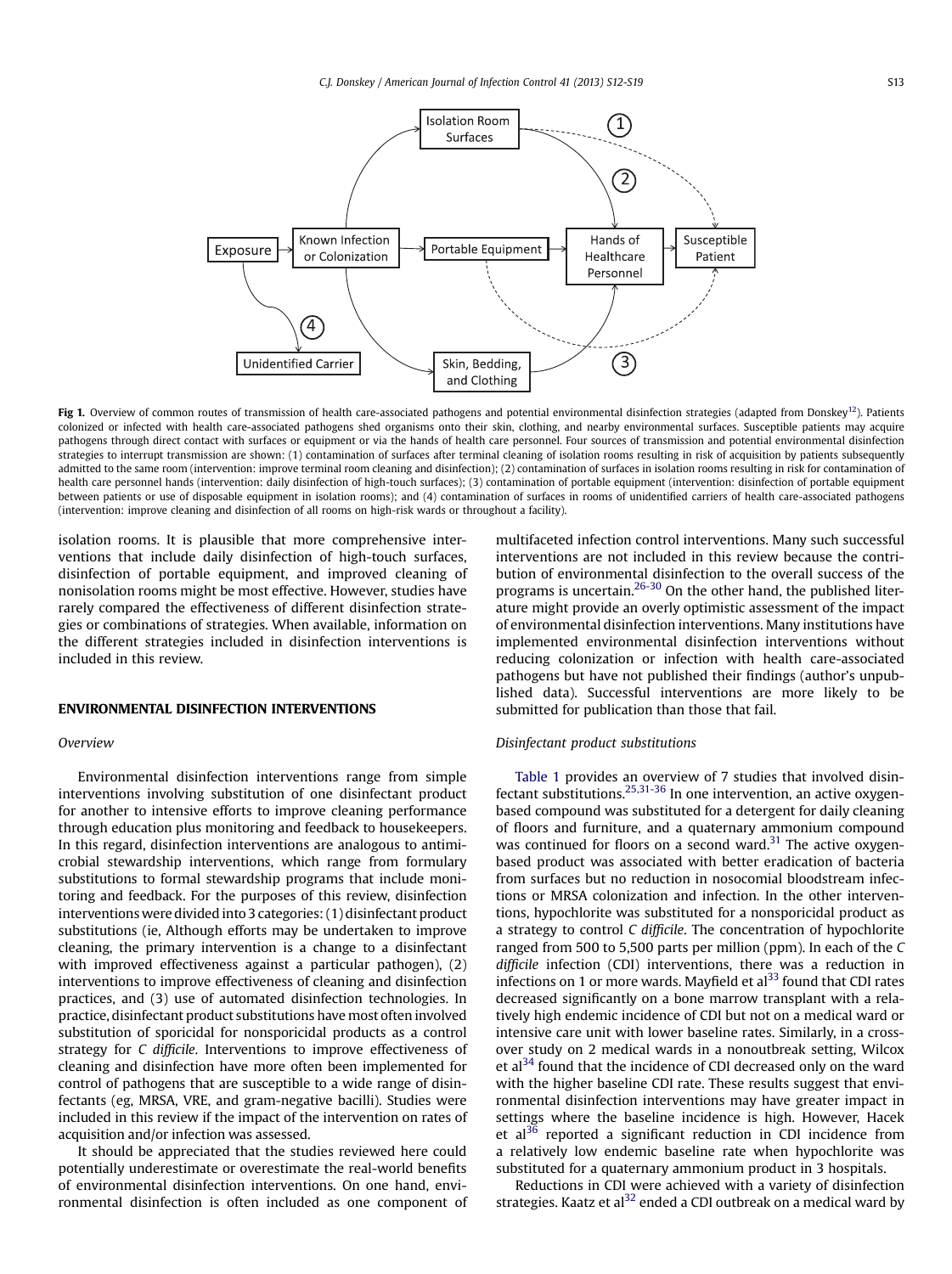### <span id="page-2-0"></span>**Table 1**

Studies involving disinfectant product substitutions

| Ref | Setting and organism                                                                | Product                        | Practice                                            | Monitoring of disinfection                                                       | Effect                                                                         |
|-----|-------------------------------------------------------------------------------------|--------------------------------|-----------------------------------------------------|----------------------------------------------------------------------------------|--------------------------------------------------------------------------------|
| 31  | 2 Hospital wards<br>Nosocomial infections                                           | Active oxygen-based compound   | Daily cleaning of<br>floors and furniture           | Cultures: decreased bacterial<br>load on surfaces                                | No reduction in bloodstream<br>infections or MRSA colonization<br>or infection |
| 32  | Medical ward<br>Clostridium difficile                                               | Hypochlorite 500 ppm           | Terminal CDI rooms                                  | Cultures: surface contamination<br>decreased to 21% of initial<br>levels         | Outbreak ended                                                                 |
| 33  | Bone marrow transplant<br>(BMT) unit, Medical<br>Ward, ICU<br>Clostridium difficile | Hypochlorite 5,000 ppm         | <b>Terminal CDI rooms</b>                           | N <sub>o</sub>                                                                   | Significant decrease on BMT unit<br>but not on the other 2 wards               |
| 34  | 2 Medical wards<br>(crossover study)<br>Clostridium difficile                       | Hypochlorite 1,000 ppm         | Terminal CDI rooms                                  | Cultures: no decrease in the<br>percentage of positive<br>environmental cultures | Decreased on 1 of 2 wards                                                      |
| 35  | Medical and surgical ICUs<br>Clostridium difficile                                  | Hypochlorite 5,000 ppm         | Ward 1: terminal CDI<br>rooms; ward 2: all<br>rooms | N <sub>0</sub>                                                                   | Decreased on both units                                                        |
| 36  | 3 Hospitals<br>Clostridium difficile                                                | Hypochlorite 5,000 ppm         | Terminal CDI rooms                                  | N <sub>0</sub>                                                                   | 48% decrease in prevalence<br>density of CDI                                   |
| 25  | 2 Medical wards<br>Clostridium difficile                                            | Hypochlorite 5,500 ppm (wipes) | Terminal and daily<br>CDI and non-CDI<br>rooms      | Yes (ATP bioluminescence)                                                        | 85% decrease in hospital<br>acquired CDI                                       |

ATP, Adenosine triphosphate; BMT, Bone marrow transplant; CDI, C difficile infection; ICU, intensive care unit; PPM, parts per million; Ref, reference number. NOTE. 5,000 ppm  $= 1:10$  dilution of household bleach.

disinfecting the entire unit with hypochlorite. Orenstein et  $al<sup>25</sup>$  $al<sup>25</sup>$  $al<sup>25</sup>$ achieved an 85% reduction in hospital-acquired CDI when hypochlorite wipes were used for daily and terminal disinfection of CDI and non-CDI rooms on 2 medical wards. However, McMullen et al<sup>[35](#page-6-0)</sup> found that CDI rates decreased on a unit that used hypochlorite for all rooms and on a second unit that used hypochlorite only for CDI rooms. In the other 3 reports, reductions in CDI were achieved with use of hypochlorite for terminal disinfection of CDI rooms. These results suggest that it may be sufficient to focus disinfection efforts on CDI rooms.

Six of the 7 interventions in Table 1 were quasiexperimental studies in which rates were compared before and after interventions with no concurrent control group. Quasiexperimental studies are subject to a number of limitations, including difficulty in controlling for confounding factors and regression to the mean.<sup>[37](#page-6-0)</sup> In the studies reviewed, a number of potential confounding factors were not reported. For example, compliance with hand hygiene or contact precautions could impact infection or colonization rates, but detailed information on these measures was not provided in any of the studies. Of the studies reviewed, the intervention of Mayfield et al<sup>33</sup> unintentionally achieved a higher study design quality by having a repeated-treatment design. As shown in Figure 2, the incidence of CDI decreased when hypochlorite was substituted for a quaternary ammonium product, increased again when the quaternary ammonium product was reinstituted in response to an increase in VRE infections, and finally was again reduced with reinstitution of hypochlorite.<sup>[33](#page-6-0)</sup>

An important limitation of many of these studies is the absence of adequate monitoring to ensure that disinfectants were being applied effectively. In 3 of the 6 CDI studies, no routine monitoring of cleaning performance was reported. Only 2 of these studies included the use of environmental cultures to assess the impact of the intervention on surface disinfection. Kaatz et al<sup>32</sup> demonstrated a significant reduction in environmental contamination on the outbreak ward after hypochlorite disinfection of the ward. In contrast, Wilcox et  $a^{34}$  $a^{34}$  $a^{34}$  performed monthly surveillance cultures and found that no reduction in the frequency of contamination of environmental surfaces or health care personnel' hands during periods when hypochlorite was substituted for a nonsporicidal detergent ([Fig 3\)](#page-3-0). These culture results raise concerns that the application of hypochlorite might have been suboptimal.



Fig 2. Incidence of Clostridium difficile infection (CDI) on a bone marrow transplant unit during periods when different disinfectant products were used (adapted from Mayfield et al<sup>[33](#page-6-0)</sup>). The 4 periods included the following: (1) period 1: quaternary ammonium disinfectant; period 2: bleach containing 5,000 parts per million hypochlorite used for CDI rooms; period 3: quaternary ammonium disinfectant used daily for all rooms in response to an outbreak of vancomycin-resistant enterococci; and period 4: reinstitution of bleach for CDI rooms. Quat, quaternary ammonium disinfectant.

# Interventions to improve effectiveness of cleaning and disinfection practices

[Table 2](#page-3-0) provides an overview of 9 studies in which interventions were implemented to improve effectiveness of cleaning and disinfection practices.<sup>11,22,38-44</sup> In 7 of the 9 interventions, pathogen acquisition was reduced or an outbreak resolved. Notably, Datta et al<sup>39</sup> demonstrated that MRSA acquisition was reduced by  $62\%$ and VRE by 22% for patients admitted to a room previously occupied by a patient colonized by the same pathogen. The interventions included a variety of different cleaning strategies. Several interventions emphasized daily disinfection and/or disinfection of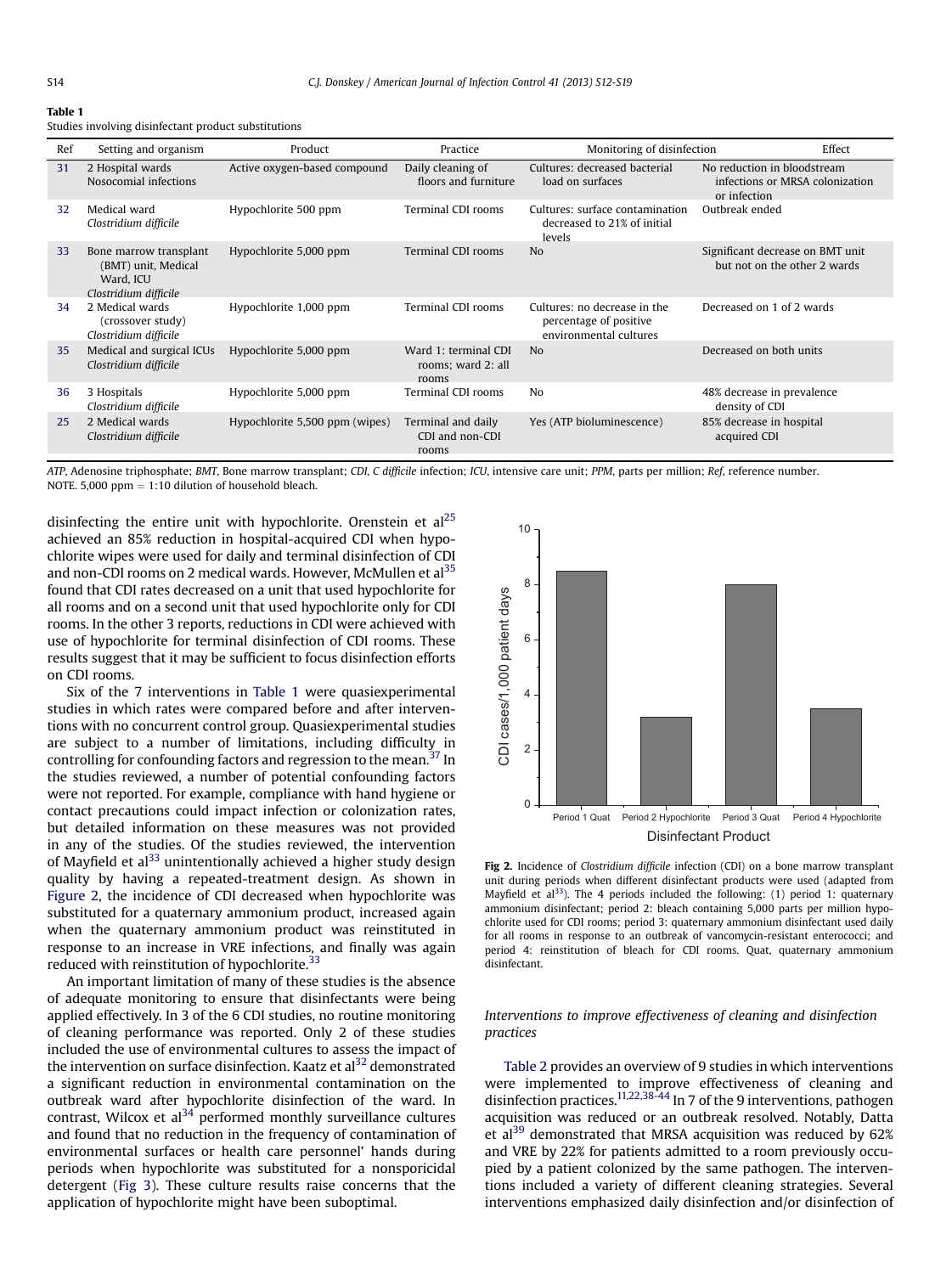<span id="page-3-0"></span>

Fig 3. Clostridium difficile infections (CDI) and frequency of environmental contamination and hand contamination of health care personnel on 2 wards participating in a crossover study of hypochlorite versus neutral detergent for environmental disinfection. The incidence of CDI decreased during the hypochlorite period on ward A but not on ward B. There was no reduction in the frequency of contamination of environmental surfaces or health care personnel' hands during the hypochlorite periods.

Studies involving interventions to improve effectiveness of cleaning and disinfection

| Ref | Setting and<br>organism                      | Design                               | Intervention                                                                                                                                                                                                                                   | Monitoring of disinfection                                                                                              | Effect                                                                             |
|-----|----------------------------------------------|--------------------------------------|------------------------------------------------------------------------------------------------------------------------------------------------------------------------------------------------------------------------------------------------|-------------------------------------------------------------------------------------------------------------------------|------------------------------------------------------------------------------------|
| 38  | <b>Burn ICU</b><br><b>VRE</b>                | Quasiexperimental                    | Twice-daily cleaning of all rooms,<br>training of housekeepers, dedicated<br>housekeeper for the unit, and use<br>of checklists to guide cleaning                                                                                              | Decreased environmental<br>contamination                                                                                | Outbreak ended                                                                     |
| 11  | Medical ICU<br><b>VRE</b>                    | Quasiexperimental                    | Education plus monitoring and feedback<br>to improve daily and terminal cleaning                                                                                                                                                               | Decreased environmental<br>contamination (10% to<br>3%-4% sites positive)<br>and hand contamination<br>(55% to 10%-11%) | Decreased VRE acquisition<br>(hazard ratio, 0.36)                                  |
| 39  | 10 ICU <sub>s</sub><br><b>VRE &amp; MRSA</b> | Quasiexperimental                    | Feedback using fluorescent markers and<br>bucket cleaning method with focus<br>on terminal cleaning                                                                                                                                            | Decreased contamination<br>with MRSA or VRE after<br>cleaning (27% vs 45% of<br>rooms after cleaning)                   | Decreased acquisition of<br>MRSA by 49% and VRE<br>by 29%                          |
| 40  | ICU<br>A haumanii                            | Quasiexperimental                    | Product substitution (hypochlorite<br>[1,000 ppm replaced detergent]),<br>new cleaning protocols, additional<br>cleaning staff                                                                                                                 | Decreased environmental<br>contamination                                                                                | Outbreak ended                                                                     |
| 41  | Surgical ward<br><b>MRSA</b>                 | Quasiexperimental                    | Entire ward disinfected, increased cleaning<br>57 hours per week including shared<br>equipment and removal of dust,<br>new protocols                                                                                                           | Decreased environmental<br>contamination from<br>11% to 0.7%                                                            | Decreased MRSA acquisition                                                         |
| 42  | 2 Surgical wards<br><b>MRSA</b>              | Ward-level crossover<br>design       | One additional cleaner disinfected high-touch<br>surfaces in patient rooms 2-3 times/day<br>and portable equipment and the<br>nurse's station                                                                                                  | Decreased aerobic microbial<br>contamination by 33%,<br>but no decrease in<br>environmental MRSA                        | Decreased MRSA acquisition<br>by 27%                                               |
| 43  | Hospital<br>C difficile                      | Quasiexperimental                    | Education; product substitutions (1st:<br>hypochlorite; 2nd: 7% accelerated<br>hydrogen peroxide); comprehensive<br>ward disinfection when $\geq$ 3 nosocomial<br>CDI cases                                                                    | N <sub>0</sub>                                                                                                          | No decrease in CDI incidence                                                       |
| 22  | 2 ICUs<br><b>MRSA</b>                        | 1 Year randomized<br>crossover study | Twice-daily enhanced cleaning of high-touch<br>surfaces with ultramicrofiber cloths and<br>a copper-based biocide; addition of a team<br>of trained hygiene technicians                                                                        | Decreased MRSA contamination<br>in environment (15% vs 9%)<br>and physician hands (3% vs<br>0.7%                        | No decrease in MRSA<br>acquisition (adjusted<br>odds ratio, 0.98)                  |
| 44  | Hospital<br><b>VRE</b>                       | Quasiexperimental                    | Product substitution (hypochlorite 1,000 ppm),<br>daily disinfection of all rooms, employment<br>of cleaning supervisors, formal training plus<br>monitoring and feedback, and 3-times yearly<br>"super-clean-disinfection" of high-risk wards | Decreased VRE contamination<br>by 66%                                                                                   | Decreased newly recognized<br>VRE colonization by 25%<br>and VRE bacteremia by 83% |

A baumannii, Acinetobacter baumannii; C difficile, Clostridium difficile; CDI, C difficile infection; ICU, intensive care unit; MRSA, methicillin-resistant Staphlococcus aureus; Ref, reference number; VRE, vancomycin-resistant Enterococcus.

portable equipment in addition to terminal cleaning and disinfection. In addition to education of housekeepers, many of the interventions included development of new protocols or checklists and designation of responsibility for cleaning of specific items. Moreover, 5 of the interventions included providing designated housekeepers and/or hiring new housekeepers or supervisors.

A major strength of this group of studies is that cultures were routinely monitored in 8 of the 9 interventions, and reductions in environmental contamination were confirmed. In addition, some studies routinely assessed cleaning using methods such as direct observation of housekeeper performance or evaluation of fluorescent marker removal as a measure of thoroughness of cleaning. The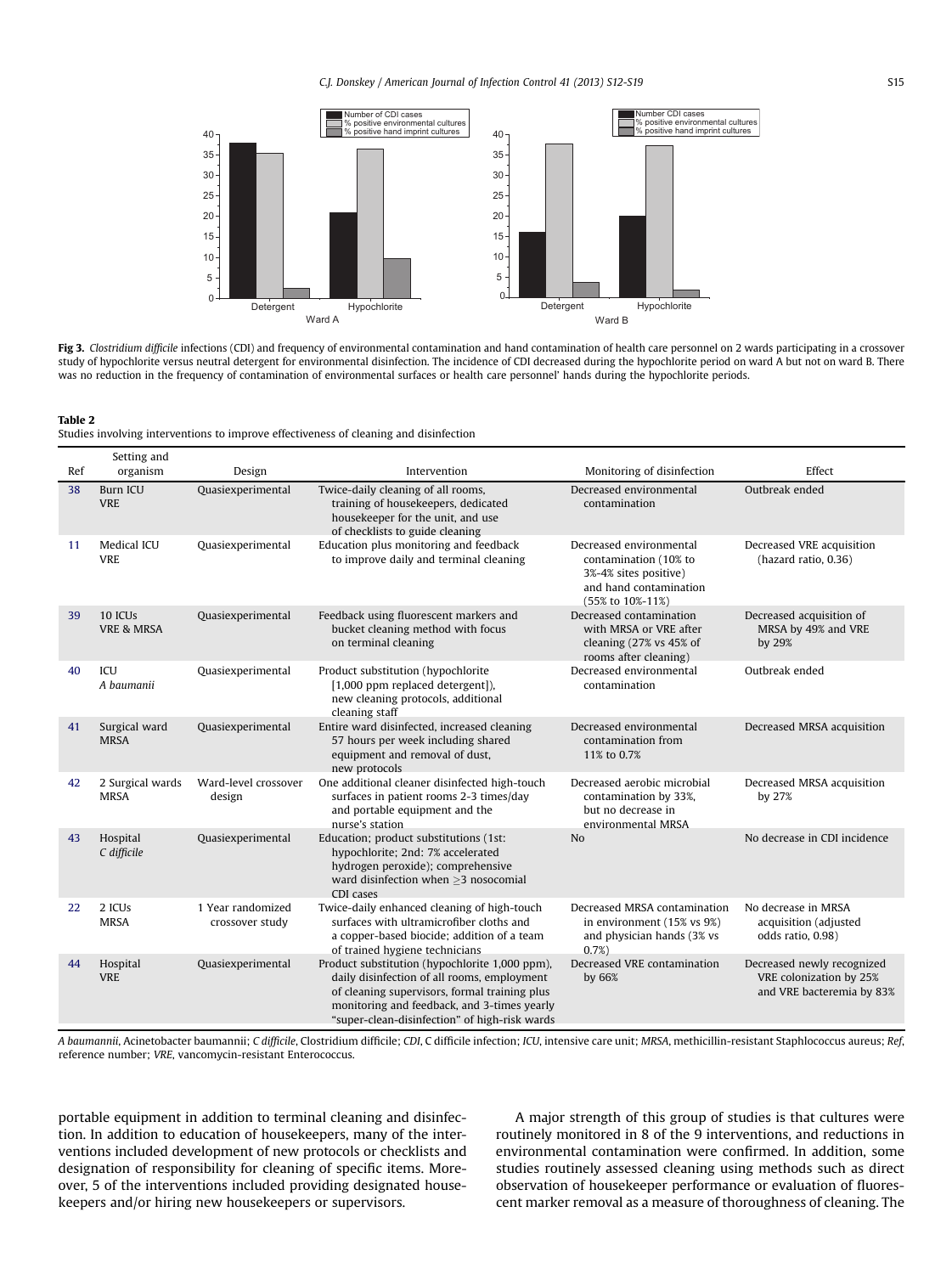## <span id="page-4-0"></span>Table 3

|  |  |  |  |  | Studies involving use of vaporized hydrogen peroxide for ward and/or terminal room disinfection |
|--|--|--|--|--|-------------------------------------------------------------------------------------------------|
|  |  |  |  |  |                                                                                                 |
|  |  |  |  |  |                                                                                                 |

| Reference | Setting/organism                                                                        | Intervention                                           | Monitoring of disinfection                             | Effect                                                               |  |  |
|-----------|-----------------------------------------------------------------------------------------|--------------------------------------------------------|--------------------------------------------------------|----------------------------------------------------------------------|--|--|
| 45        | Hospital-wide<br>Clostridium difficile                                                  | CDI rooms                                              | N <sub>0</sub>                                         | Outbreak ended                                                       |  |  |
| 46        | Long-term acute care<br>Acinetobacter baumannii                                         | Affected patient rooms                                 | Decrease sites positive (8.6% to 0%)                   | Outbreak ended                                                       |  |  |
| 47        | Neonatal ICU<br>Serratia marcescens                                                     | Entire unit                                            | No Serratia recovered after<br>hydrogen peroxide vapor | Outbreak ended                                                       |  |  |
| 48        | 12-Bed ICU<br>MDR-GNR                                                                   | All ICU rooms                                          | Decrease sites positive (47.6% to 0%)                  | No MDR-GNR cases for 2 months<br>but recurrent cases at 3-4 months   |  |  |
| 49        | Hospital-wide<br>Clostridium difficile                                                  | Intensive decontamination of<br>5 high-incidence wards | Decrease sites positive (25.6% to 0%)                  | Significant decrease in CDI incidence<br>on the high-incidence wards |  |  |
| 50        | 6 High-risk wards (3 hydrogen<br>peroxide vapor and 3 control<br>wards)<br><b>MDROs</b> | <b>Terminal MDRO rooms</b>                             | Decreased contamination (relative risk, 0.65)          | 64% Decrease in MDRO acquisition;<br>80% decrease in VRE acquisition |  |  |

ICU, Intensive care unit; MDR-GNR, multidrug-resistant gram-negative rods; MDRO, multidrug-resistant organisms.



Fig 4. Evidence hierarchy for increasing patient safety through health care environmental surface cleaning and disinfection (Reprinted with permission from McDonald and Arduino<sup>[63](#page-7-0)</sup>). <sup>†</sup>Prioritize cluster randomization over interupted time series design.

reduction in environmental contamination adds a degree of microbiologic plausibility to the subsequent decreases in pathogen acquisition. Moreover, the finding that specific sites were contaminated could sometimes be used to identify specific reservoirs for transmission and to direct disinfection efforts. For example, Falk et al<sup>38</sup> found that instruments used on patients were often contaminated, including a contaminated electrocardiogram lead that was implicated in reintroduction of VRE to the burn intensive care unit after initial success in controlling an outbreak.

One notable observation from these studies is that it may not be necessary to "get to zero" environmental contamination to reduce pathogen acquisition. For example, Datta et al<sup>[39](#page-6-0)</sup> achieved a significant reduction in MRSA and VRE acquisition despite a 27% frequency of room contamination with MRSA or VRE after cleaning (improved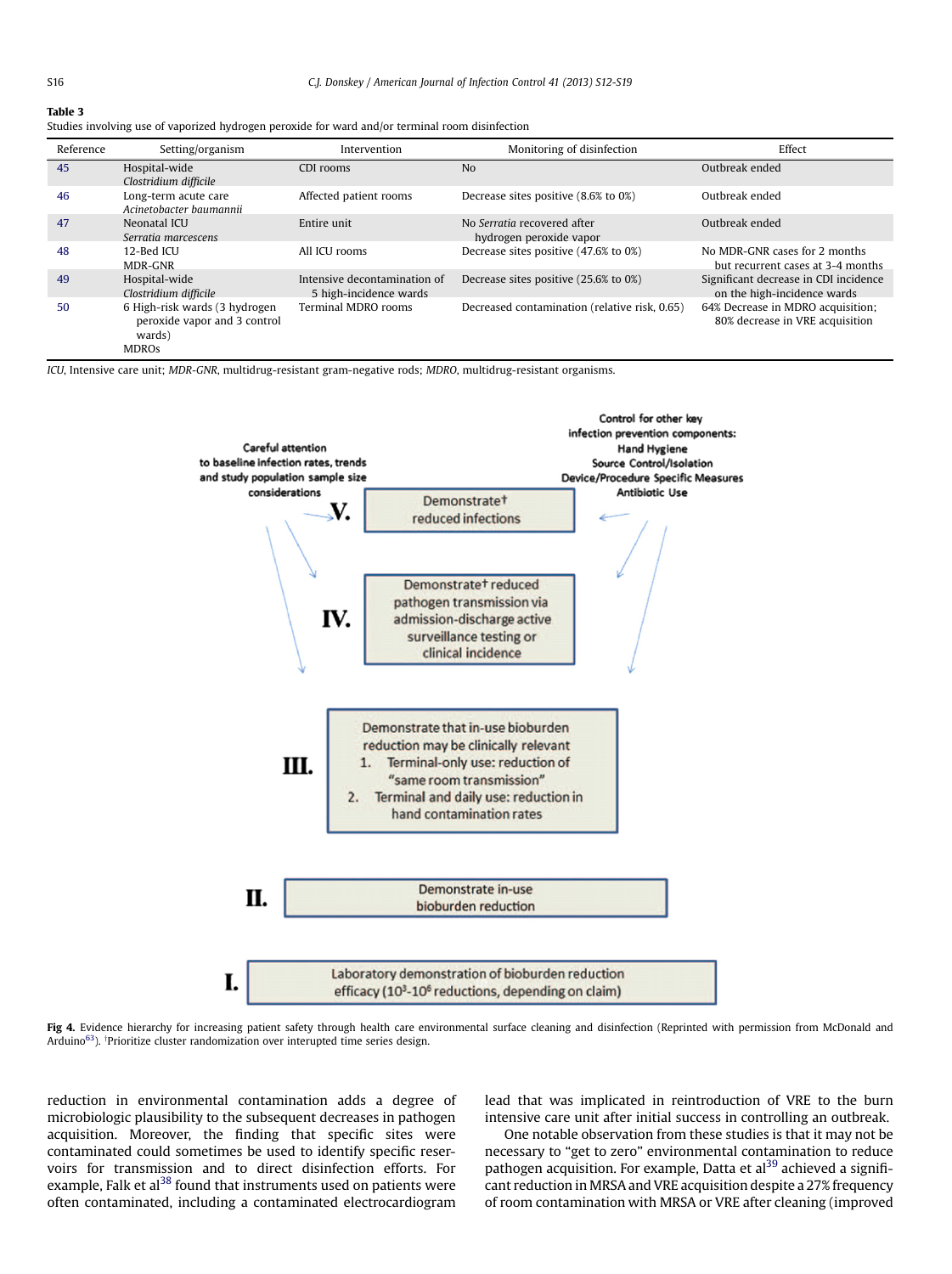<span id="page-5-0"></span>from 45% at baseline). Similarly, Hayden et al<sup>[11](#page-6-0)</sup> reduced VRE acquisition despite finding that 3% to 4% of sites cultured remained positive for VRE after cleaning (improved from 10% at baseline).

In 2 of the studies shown in [Table 2](#page-3-0), cleaning interventions failed to reduce the incidence of colonization or infection with pathogens. First, Valiquette et  $al<sup>43</sup>$  $al<sup>43</sup>$  $al<sup>43</sup>$  found that an intensive effort to improve environmental disinfection was ineffective in controlling an outbreak of CDI. The intervention included disinfectant substitutions to hypochlorite and then 7% accelerated hydrogen peroxide; the product used prior to hypochlorite was not specified. Limitations of the study were that no standardized monitoring of cleaning performance was reported, and cultures were not collected to assess effectiveness of disinfection. Notably, implementation of an antimicrobial stewardship program subsequently resulted in control of the outbreak. Second, in a well-designed randomized trial on 2 intensive care units, Wilson et  $al<sup>22</sup>$  found that enhanced twice-daily disinfection of hand contact surfaces reduced environmental and health care worker hand contamination but did not reduce patient acquisition of MRSA. The authors concluded that enhanced cleaning as defined in the study was not cost or clinically effective. One consideration in evaluating the contrast between these findings and the other studies in [Table 2](#page-3-0) is that the standard cleaning protocols on the control study wards appeared to be relatively high in quality (ie, routine daily cleaning, clear designation of cleaning responsibilities including a signed log, use of a chlorine-based product for isolated patients, regular monitoring of compliance with cleaning). It is plausible that enhanced cleaning interventions might have greater impact on pathogen acquisition in settings with lower quality baseline cleaning practices.

### Automated disinfection devices

Automated devices that have been shown to be effective in reducing environmental contamination in hospital rooms include hydrogen peroxide vapor or aerosol devices and ultraviolet radiation devices. Of these, only hydrogen peroxide vapor has been evaluated for potential reduction in pathogen acquisition or infec-tion [\(Table 3\)](#page-4-0).<sup>[45-48](#page-6-0)</sup> In several reports, hydrogen peroxide vapor has been used in outbreak settings and has been associated with reductions in colonization or infection with pathogens.  $48-50$  In an outbreak setting in a university-affiliated hospital. Boyce et al<sup>[49](#page-6-0)</sup> demonstrated that use of hydrogen peroxide vapor for terminal disinfection of CDI rooms plus decontamination of high-incidence wards was associated with a significant reduction in the inci-dence of CDI. In another recent publication, Passaretti et al<sup>[50](#page-6-0)</sup> compared multidrug-resistant organism (MDRO) acquisition in MDRO isolation rooms disinfected with hydrogen peroxide vapor versus standard cleaning. The study was conducted on 6 high-risk wards; the wards were not randomized, but 3 were chosen for use of hydrogen peroxide vapor for MDRO rooms on the ward when feasible. Use of hydrogen peroxide vapor was associated with a 64% reduction in acquisition of any MDRO and an 80% reduction in acquisition of VRE.

## Disinfection or elimination of contaminated equipment

In addition to room disinfection, numerous outbreaks have been associated with contamination of equipment. $13,14,51-56$  These outbreaks have been attributed to equipment such as ultrasonic nebulizers,<sup>[51](#page-6-0)</sup> hydrotherapy equipment,<sup>[52](#page-6-0)</sup> and electronic thermometers.<sup>13,14,53</sup> Disinfection or replacement of contaminated equipment has been effective in eliminating outbreaks. In 3 studies, replacement of reusable electronic thermometers with disposable thermometers was associated with significant reductions in CDI or VRE colonization.<sup>[13,14,53](#page-6-0)</sup>

### **CONCLUSION**

In 2004, Dettenkofer et al<sup>[57](#page-6-0)</sup> performed a systematic review of the impact of environmental surface disinfection interventions on occurrence of health care-associated infections. The authors concluded that the quality of the studies existing at that time was poor, and none provided convincing evidence that disinfection of surfaces reduced infections. As reviewed here, during the past decade a growing body of evidence has accumulated suggesting that improvements in environmental disinfection may prevent transmission of pathogens and reduce health care-associated infections. Although the quality of much of the evidence remains suboptimal, a number of high-quality investigations now support environmental disinfection as a control strategy. Based on these data, current guidelines for pathogens such as C difficile, MRSA, VRE, and norovirus emphasize the importance of environmental disinfection as a control measure. $58-62$ 

Although current studies support environmental disinfection, there remains a need for carefully conducted studies to determine the impact of disinfection interventions. McDonald and Arduino have proposed an evidentiary hierarchy for assessing new disinfection interventions [\(Fig 4](#page-4-0)), with evaluations progressing from laboratory studies through cluster randomized trials. $63$  Ultimately, data from randomized trials will be essential to confirm the findings of lower level studies. Studies are also needed to clarify several other important issues related to environmental disinfection interventions. First, do strategies such as daily disinfection of high-touch surfaces and increased attention to disinfection of portable equipment add significant benefit as adjuncts to terminal room cleaning? Second, if daily disinfection is performed, what is the optimal frequency of disinfection (daily or more often)? Third, is it beneficial to include all rooms on high-risk wards or throughout a facility in disinfection interventions? Fourth, should disinfection interventions strive to "get to zero" positive cultures after disinfection, or can similar results be obtained if contamination is reduced but not eliminated? Fifth, does adjunctive use of automated devices for terminal disinfection confer additional benefit over standard cleaning, particularly if measures are taken to optimize standard cleaning and disinfection? Finally, how can we integrate environmental disinfection with other control strategies to achieve optimal impact? For example, daily disinfection of surfaces combined with daily chlorhexidine bathing might provide more effective source control than either strategy alone. Efforts to efficiently and accurately identify patients who shed pathogens into the environment might enhance the impact of interventions by focusing cleaning efforts on the sites most likely to be contaminated.

- 1. Weber DJ, Rutala WA, Miller MB, Huslage K, Sickbert-Bennett E. Role of hospital surfaces in the transmission of emerging health care-associated pathogens: norovirus, Clostridium difficile, and Acinetobacter species. Am J Infect Control 2010;38:S25-33.
- 2. Boyce JM. Environmental contamination makes an important contribution to hospital infection. J Hosp Infect 2007;65(Suppl 2):50-4.
- 3. Rutala WA, Weber DJ. The role of the environment in transmission of Clostridium difficile infection in health care facilities. Infect Control Hosp Epidemiol 2011;32:207-9.
- 4. Hota B. Contamination, disinfection, and cross-colonization: are hospital surfaces reservoirs for nosocomial infection? Clin Infect Dis 2004;39:1182-9.
- 5. Dancer SJ. Importance of the environment in meticillin-resistant Staphylococcus aureus acquisition: the case for hospital cleaning. Lancet Infect Dis 2008;8:101-13.
- 6. Otter JA, Yezli S, French GL. The role played by contaminated surfaces in the transmission of nosocomial pathogens. Infect Control Hosp Epidemiol 2011;32: 687-99.
- 7. Eckstein BC, Adams DA, Eckstein EC, Rao A, Sethi AK, Yadavalli GK, Donskey CJ. Reduction of Clostridium Difficile and vancomycin-resistant Enterococcus contamination of environmental surfaces after an intervention to improve cleaning methods. BMC Infect Dis 2007;7:61.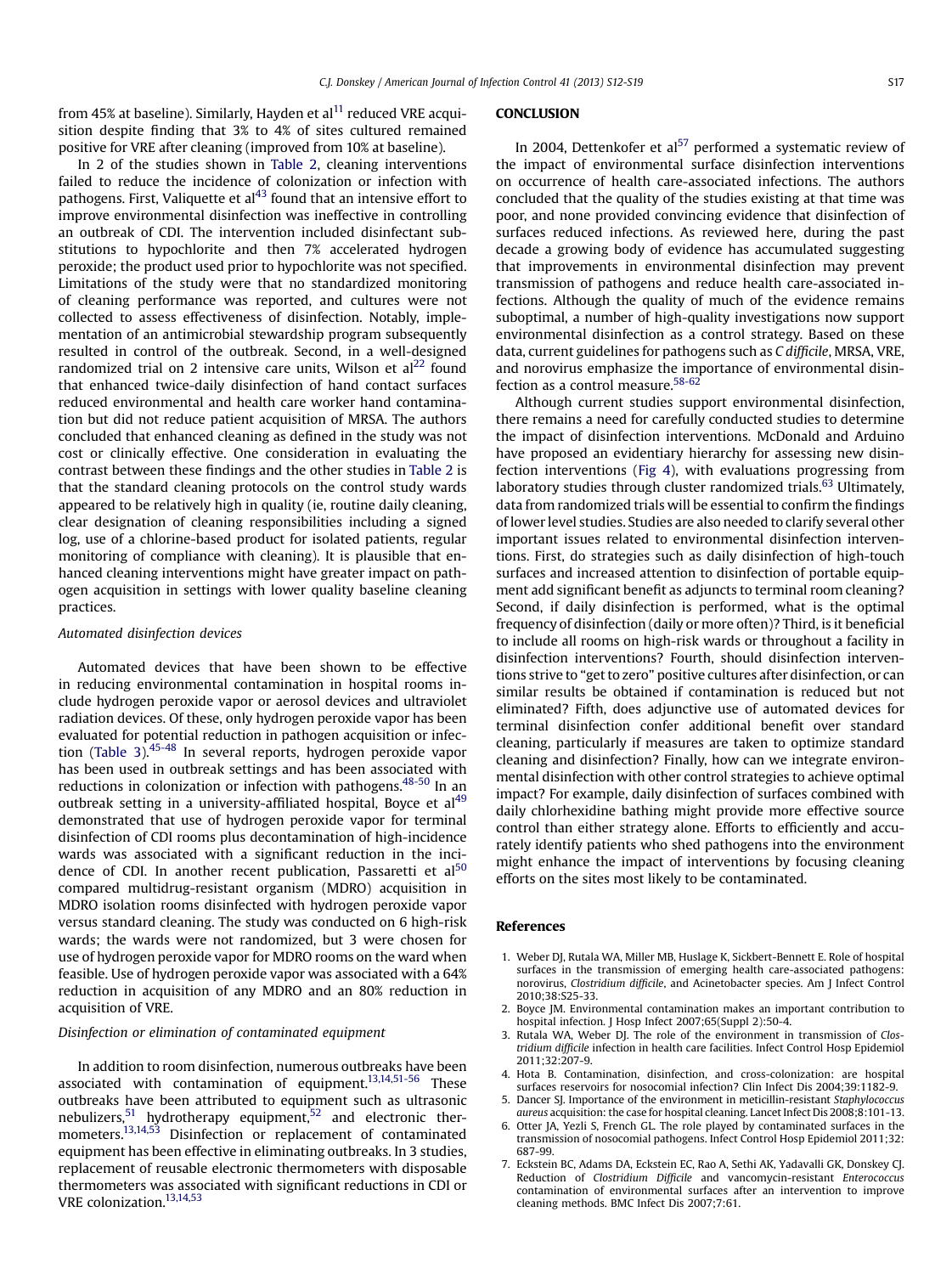- <span id="page-6-0"></span>8. Carling PC, Briggs JL, Perkins J, Highlander D. Improved cleaning of patient rooms using a new targeting method. Clin Infect Dis 2006;42:385-8.
- 9. Carling PC, Parry MF, Von Beheren SM. Identifying opportunities to enhance environmental cleaning in 23 acute care hospitals. Infect Control Hosp Epidemiol 2008;29:1-7.
- 10. Dumigan DG, Boyce JM, Havill NL, Golebiewski M, Balogun O, Rizvani R. Who is really caring for your environment of care? Developing standardized cleaning procedures and effective monitoring techniques. Am J Infect Control 2010;38: 387-92.
- 11. Hayden MK, Bonten MJ, Blom DW, Lyle EA, van de Vijver DA, Weinstein RA. Reduction in acquisition of vancomycin-resistant enterococcus after enforcement of routine environmental cleaning measures. Clin Infect Dis 2006;42:1552-60.
- 12. Donskey CJ. Preventing transmission of Clostridium difficile: is the answer blowing in the wind? Clin Infect Dis 2010;50:1458-61.
- 13. Brooks SE, Veal RO, Kramer M, Dore L, Schupf N, Adachi M. Reduction in the incidence of Clostridium difficile-associated diarrhea in an acute care hospital and a skilled nursing facility following replacement of electronic thermometers with single-use disposables. Infect Control Hosp Epidemiol 1992;13:98-103.
- 14. Jernigan JA, Siegman-Igra Y, Guerrant RC, Farr BM. A randomized crossover study of disposable thermometers for prevention of Clostridium difficile and other nosocomial infections. Infect Control Hosp Epidemiol 1998;19:494-9.
- 15. Hayden MK, Blom DW, Lyle EA, Moore CG, Weinstein RA. Risk of hand or glove contamination after contact with patients colonized with vancomycinresistant enterococcus or the colonized patients' environment. Infect Control Hosp Epidemiol 2008;29:149-54.
- 16. Stiefel U, Cadnum JL, Eckstein BC, Guerrero DM, Tima MA, Donskey CJ. Contamination of hands with methicillin-resistant Staphylococcus aureus after contact with environmental surfaces and after contact with the skin of colonized patients. Infect Control Hosp Epidemiol 2011;32:185-7.
- 17. Guerrero DM, Nerandzic MM, Jury LA, Jinno S, Chang S, Donskey CJ. Acquisition of spores on gloved hands after contact with the skin of patients with Clostridium difficile infection and with environmental surfaces in their rooms. Am J Infect Control 2012;40:556-8.
- 18. Donskey CJ, Chowdhry TK, Hecker MT, Hoyen CK, Hanrahan JA, Hujer AM, et al. Effect of antibiotic therapy on the density of vancomycin-resistant enterococci in the stool of colonized patients. N Engl J Med 2000;343:1925-32.
- 19. Riggs MM, Sethi AK, Zabarsky TF, Eckstein EC, Jump RL, Donskey CJ. Asymptomatic carriers are a potential source for transmission of epidemic and nonepidemic Clostridium difficile strains among long-term care facility residents. Clin Infect Dis 2007;45:992-8.
- 20. Shaughnessy MK, Micielli RL, DePestel DD, Arndt J, Strachan CL, Welch KB, et al. Evaluation of hospital room assignment and acquisition of Clostridium difficile infection. Infect Control Hosp Epidemiol 2011;32:201-6.
- 21. Kundrapu S, Sunkesula V, Jury LA, Sitzlar BM, Donskey CJ. Daily disinfection of high-touch surfaces in isolation rooms to reduce contamination of healthcare personnel' hands. Infect Control Hosp Epidemiol 2012;33:1039-42.
- 22. Wilson AP, Smyth D, Moore G, Singleton J, Jackson R, Gant V, et al. The impact of enhanced cleaning within the intensive care unit on contamination of the near-patient environment with hospital pathogens: a randomized crossover study in critical care units in two hospitals. Crit Care Med 2011;39:651-8.
- 23. Vernon MO, Hayden MK, Trick WE, Hayes RA, Blom DW, Weinstein RA. Chlorhexidine gluconate to cleanse patients in a medical intensive care unit: the effectiveness of source control to reduce the bioburden of vancomycinresistant enterococci. Arch Int Med 2006;166:306-12.
- 24. Climo MW, Sepkowitz KA, Zuccotti G, Fraser VJ, Warren DK, Perl TM, et al. The effect of daily bathing with chlorhexidine on the acquisition of methicillinresistant Staphylococcus aureus, vancomycin-resistant Enterococcus, and healthcare-associated bloodstream infections: results of a quasi-experimental multicenter trial. Crit Care Med 2009;37:1858-65.
- 25. Orenstein R, Aronhalt KC, McManus JE Jr, Fedraw LA. A targeted strategy to wipe out. Clostridium difficile. Infect Control Hosp Epidemiol 2011;32:1137-9.
- 26. Weiss K, Boisvert A, Chagnon M, Duchesne C, Habash S, Lepage Y, et al. Multipronged intervention strategy to control an outbreak of Clostridium difficile infection (CDI) and its impact on the rates of CDI from 2002 to 2007. Infect Control Hosp Epidemiol 2009;30:156-62.
- 27. Abbett SK, Yokoe DS, Lipsitz SR, Bader AM, Berry WR, Tamplin EM, et al. Proposed checklist of hospital interventions to decrease the incidence of healthcare-associated Clostridium difficile infection. Infect Control Hosp Epidemiol 2009;30:1062-9.
- 28. Salgado CD, Mauldin PD, Fogle PJ, Bosso JA. Analysis of an outbreak of Clostridium difficile infection controlled with enhanced infection control measures. Am J Infect Control 2009;37:458-64.
- 29. Cartmill TD, Panigrahi H, Worsley MA, McCann DC, Nice CN, Keith E. Management and control of a large outbreak of diarrhoea due to Clostridium difficile. J Hosp Infect 1994;27:1-15.
- 30. Muto CA, Blank MK, Marsh JW, Vergis EN, O'Leary MM, Shutt KA, et al. Control of an outbreak of infection with the hypervirulent Clostridium difficile BI strain in a university hospital using a comprehensive "bundle" approach. Clin Infect Dis 2007;45:1266-73.
- 31. Dharan S, Mourouga P, Copin P, Bessmer G, Tschanz B, Pittet D. Routine disinfection of patients' environmental surfaces. Myth or reality? J Hosp Infect 1999;42:113-7.
- 32. Kaatz GW, Gitlin SD, Schaberg DR, Wilson KH, Kauffman CA, Seo SM, et al. Acquisition of Clostridium difficile from the hospital environment. Am J Epidemiol 1988;127:1289-94.
- 33. Mayfield JL, Leet T, Miller J, Mundy LM. Environmental control to reduce transmission of Clostridium difficile. Clin Infect Dis 2000;31:995-1000.
- 34. Wilcox MH, Fawley WN, Wigglesworth N, Parnell P, Verity P, Freeman J. Comparison of the effect of detergent versus hypochlorite cleaning on environmental contamination and incidence of Clostridium difficile infection. J Hosp Infect 2003;54:109-14.
- 35. McMullen KM, Zack J, Coopersmith CM, Kollef M, Dubberke E, Warren DK. Use of hypochlorite solution to decrease rates of Clostridium difficile-associated diarrhea. Infect Control Hosp Epidemiol 2007;28:205-7.
- 36. Hacek DM, Ogle AM, Fisher A, Robicsek A, Peterson LR. Significant impact of terminal room cleaning with bleach on reducing nosocomial Clostridium difficile. Am J Infect Control 2010;38:350-3.
- 37. Harris AD, Bradham DD, Baumgarten M, Zuckerman IH, Fink JC, Perencevich EN. The use and interpretation of quasi-experimental studies in infectious diseases. Clin Infect Dis 2004;38:1586-91.
- 38. Falk PS, Winnike J, Woodmansee C, Desai M, Mayhall CG. Outbreak of vancomycin-resistant enterococci in a burn unit. Infect Control Hosp Epidemiol  $2000:21:575-82$
- 39. Datta R, Platt R, Yokoe DS, Huang SS. Environmental cleaning intervention and risk of acquiring multidrug-resistant organisms from prior room occupants. Arch Int Med 2011;171:491-4.
- Denton M, Wilcox MH, Parnell P, Green D, Keer V, Hawkey PM, et al. Role of environmental cleaning in controlling an outbreak of Acinetobacter baumannii on a neurosurgical intensive care unit. J Hosp Infect 2004;56:106-10.
- 41. Rampling A, Wiseman S, Davis L, Hyett AP, Walbridge AN, Payne GC, et al. Evidence that hospital hygiene is important in the control of methicillinresistant Staphylococcus aureus. J Hosp Infect 2001;49:109-16.
- 42. Dancer SJ, White LF, Lamb J, Girvan EK, Robertson C. Measuring the effect of enhanced cleaning in a UK hospital: a prospective cross-over study. BMC Med 2009;7:28.
- 43. Valiquette L, Cossette B, Garant MP, Diab H, Pepin J. Impact of a reduction in the use of high-risk antibiotics on the course of an epidemic of Clostridium difficileassociated disease caused by the hypervirulent NAP1/027 strain. Clin Infect Dis 2007;45(Suppl 2):S112-21.
- 44. Grabsch EA, Mahony AA, Cameron DR, Martin RD, Heland M, Davey P, et al. Significant reduction in vancomycin-resistant Enterococcus colonization and bacteraemia after introduction of a bleach-based cleaning-disinfection programme. J Hosp Infect 2012;82:234-42.
- 45. Cooper T, O'Leary M, Yezli S, Otter JA. Impact of environmental decontamination using hydrogen peroxide vapour on the incidence of Clostridium difficile infection in one hospital Trust. J Hosp Infect 2011;78:238-40.
- 46. Ray A, Perez F, Beltramini AM, Jakubowycz M, Dimick P, Jacobs MR, et al. Use of vaporized hydrogen peroxide decontamination during an outbreak of multidrug-resistant Acinetobacter baumannii infection at a long-term acute care hospital. Infect Control Hosp Epidemiol 2010;31:1236-41.
- 47. Bates CJ, Pearse R. Use of hydrogen peroxide vapour for environmental control during a Serratia outbreak in a neonatal intensive care unit. J Hosp Infect 2005; 61:364-6.
- 48. Otter JA, Yezli S, Schouten MA, van Zanten AR, Houmes-Zielman G, Nohlmans-Paulssen MK. Hydrogen peroxide vapor decontamination of an intensive care unit to remove environmental reservoirs of multidrug-resistant gram-negative rods during an outbreak. Am J Infect Control 2010;38:754-6.
- 49. Boyce JM, Havill NL, Otter JA, McDonald LC, Adams NM, Cooper T, et al. Impact of hydrogen peroxide vapor room decontamination on Clostridium difficile environmental contamination and transmission in a healthcare setting. Infect Control Hosp Epidemiol 2008;29:723-9.
- 50. Passaretti CL, Otter JA, Reich NG, Myers J, Shepard J, Ross T, et al. An evaluation of environmental decontamination with hydrogen peroxide vapor for reducing the risk of patient acquisition of multidrug-resistant organisms. Clin Infect Dis 2013;56:27-35.
- 51. Schultsz C, Meester HH, Kranenburg AM, Savelkoul PH, Boeijen-Donkers LE, Kaiser AM, et al. Ultra-sonic nebulizers as a potential source of methicillinresistant Staphylococcus aureus causing an outbreak in a university tertiary care hospital. J Hosp Infect 2003;55:269-75.
- 52. Embil JM, McLeod JA, Al-Barrak AM, Thompson GM, Aoki FY, Witwicki EJ, et al. An outbreak of methicillin resistant Staphylococcus aureus on a burn unit: potential role of contaminated hydrotherapy equipment. Burns 2001; 27:681-8.
- 53. Livornese LL Jr, Dias S, Samel C, Romanowski B, Taylor S, May P, et al. Hospitalacquired infection with vancomycin-resistant Enterococcus faecium transmitted by electronic thermometers. Ann Intern Med 1992;117:112-6.
- 54. Cotterill S, Evans R, Fraise AP. An unusual source for an outbreak of methicillinresistant Staphylococcus aureus on an intensive therapy unit. J Hosp Infect 1996;32:207-16.
- 55. Kumari DN, Haji TC, Keer V, Hawkey PM, Duncanson V, Flower E. Ventilation grilles as a potential source of methicillin-resistant Staphylococcus aureus causing an outbreak in an orthopaedic ward at a district general hospital. J Hosp Infect 1998;39:127-33.
- 56. Engelhart S, Krizek L, Glasmacher A, Fischnaller E, Marklein G, Exner M. Pseudomonas aeruginosa outbreak in a haematology-oncology unit associated with contaminated surface cleaning equipment. J Hosp Infect 2002;52: 93-8.
- 57. Dettenkofer M, Wenzler S, Amthor S, Antes G, Motschall E, Daschner FD. Does disinfection of environmental surfaces influence nosocomial infection rates? A systematic review. Am J Infect Control 2004;32:84-9.